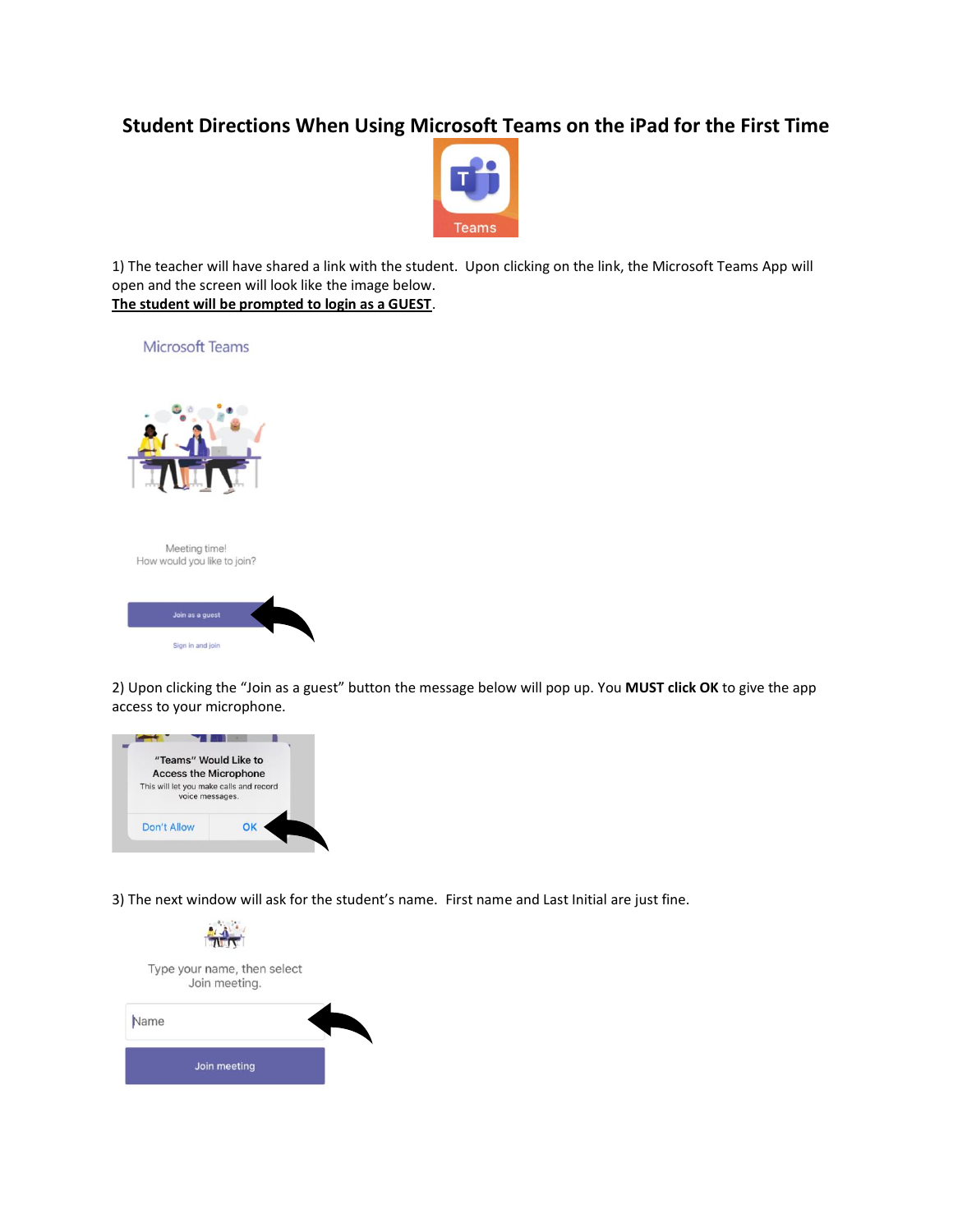4) After entering the student name and clicking the "Join Meeting" button the student will be taken into the meeting. The camera icon will NOT appear until a teacher has entered the meeting. Once the teacher is in the meeting click on the camera icon and a message will appear asking to give the app access to the camera. **You MUST click OK.**



You are now set up to participate in your meeting.

## **Troubleshooting:**

## **I don't see where to log in as a guest.**

If the student just opens the Microsoft Teams app without clicking on the link, they will see the screen below. In order for the student to log in as a guest they must access the meeting by **clicking the link first**.



More on the next page!!